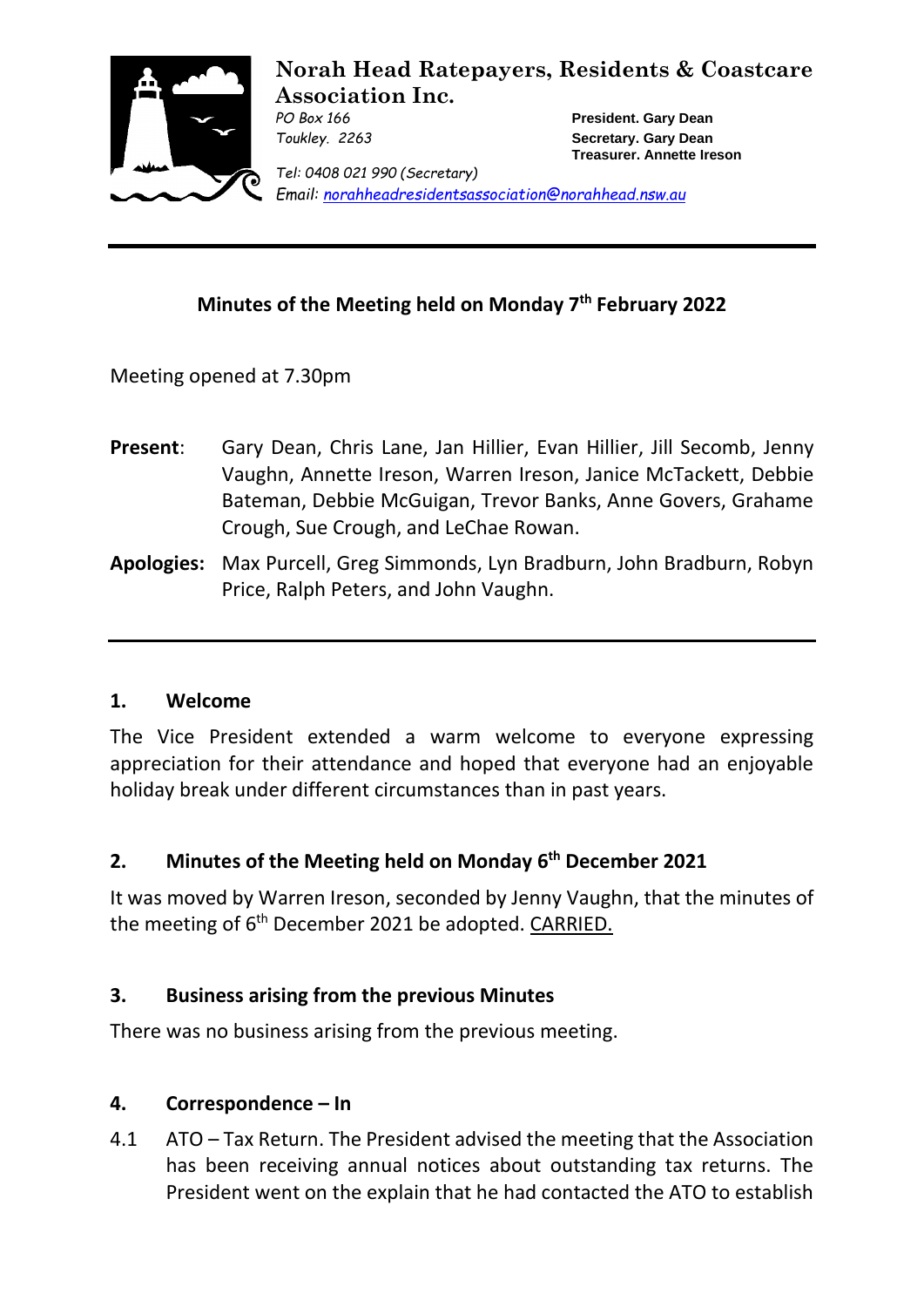whether the Association is required to lodge annual tax returns. From the information gathered it seems not to be the case.

The Association is required to update its contact details at the ATO and then make a submission to the ATO to have the Association recognized as a not-for-profit organization and as such not subject to taxation. NOTED

4.2 Central Coast Council – Information regarding the proposed submission to IPART seeking an extension to the rate variation and requesting the community support to such action.

It was AGREED that a copy of the Council's submission be distributed to local residents.

4.3 Central Coast Council – Information, including a copy of the Press Release from Adam Crouch, regarding the funding for the new Community Centre. NOTED.

### **5. Correspondence Out**

- 5.1 Central Coast Council Service Requests regarding graffiti removal from Toilet Building in Jenny Dixon Reserve and removal of fallen tree on shared pathway opposite Noraville Cemetery.
- 5.2 Central Coast Council Congratulations on the successful grant application for funding for the new Community Centre.

### **6. Treasurer's Report**

The Treasurer reported that there has been little change since the last report. The bank balance at 31<sup>st</sup> January 2022 was \$899.29

It was moved by Janice McTackett, seconded by Warren Ireson that the Treasurers Report be accepted. CARRIED

### **7. Coastcare Report**

Annette Ireson reported that a small group of Volunteers from Norah Head Coastcare, Norah Head Lighthouse Coastcare and several local residents attended two (2) working bees and 'topped' the Nature Trail with fresh mulch.

The President reported that several of the interpretative signs were vandalized but have since been repaired by the Norah Head Lighthouse Volunteers and those signs were to be replaced on Tuesday 8<sup>th</sup> February 2022.

Greg Simmonds was an apology but provided a short report to the President. The Jenny Dixon working bees will commence on Monday 14<sup>th</sup> February 2022 and